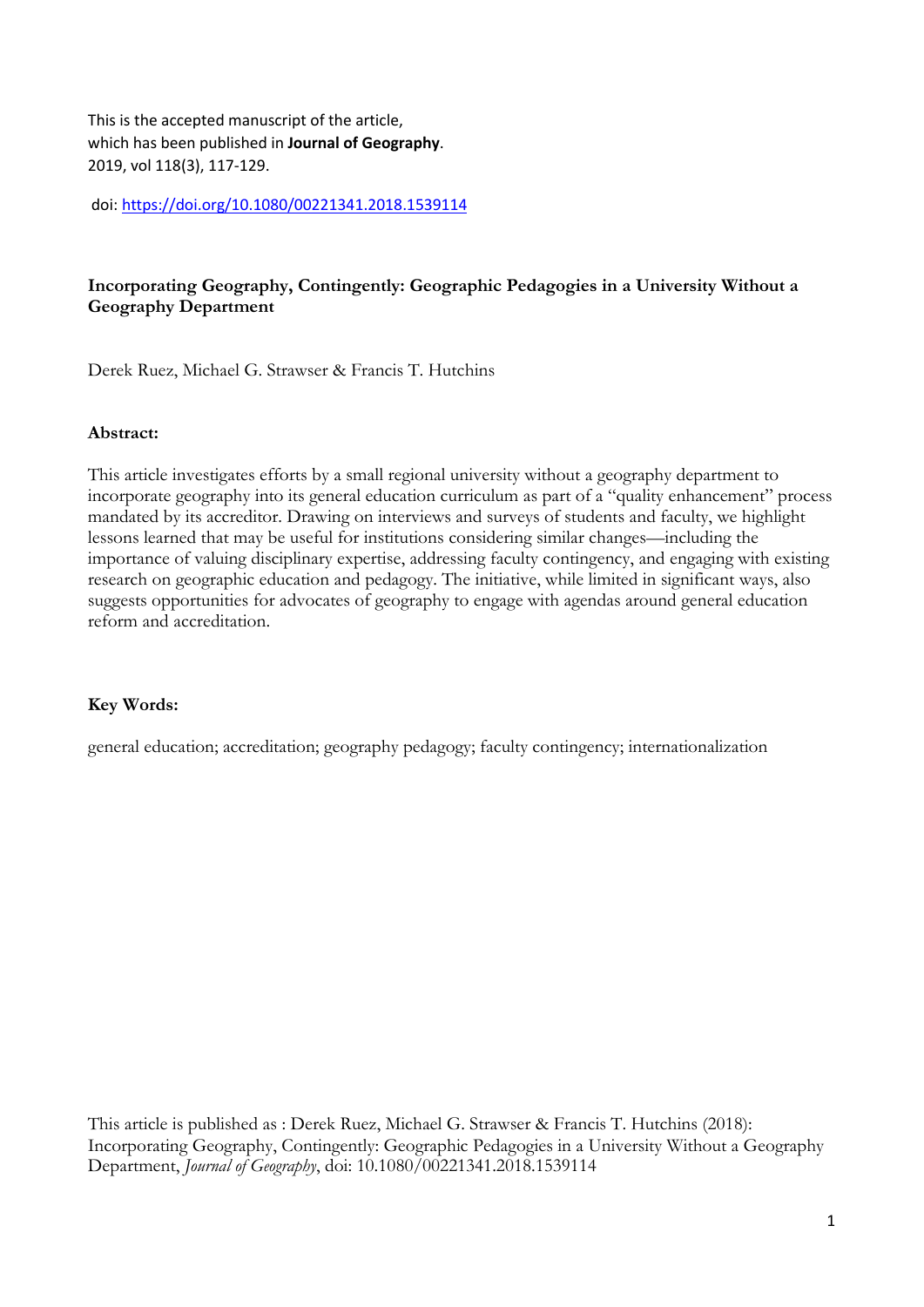#### **INTRODUCTION**

This article examines the efforts of a small private liberal arts university in the U.S. South to incorporate geographic learning outcomes into its interdisciplinary general education curriculum. This initiative to incorporate geography was part of a broader quality enhancement process focused on internationalizing the university with the expressed goal of preparing students for life and work in an increasingly interconnected world. While geographers have long recognized the disciplinary opportunities represented by internationalization imperatives (Pandit 2009), the fact that a university without a geography department or any tenure-line geographers would recognize and seek to incorporate geography calls for attention, especially when considered against the backdrop of geography's relative underrepresentation in undergraduate curricula in the United States in comparison to other disciplines (Murphy 2007).

The university's regional accreditor, the Southern Association of Colleges and Schools Commission on Colleges, requires all institutions to prepare a quality enhancement plan to guide substantive improvements beyond core accreditation requirements as part of the standard ten-year accreditation cycle. Each university selects its own area of focus and develops a plan to be implemented over the course of five years. In 2008, the university, hereafter referred to as Southern Regional University, submitted a plan focused on internationalization. The plan articulates a vision that corresponds to what some researchers have called "internationalization at home" in the sense of developing curricula meant to equip students with a "global perspective," as well as facilitating and supporting international experiences for both students and faculty (cf. Klein et al. 2014; Wachter 2003). While responding to many of the same forces shaping internationalization efforts at other higher education institutions, the plan discusses specific concerns of faculty and administrators at the university, including a relatively geographically homogenous student body that has been drawn, in large part, from the local region and a resulting sense that extra care needed to be taken to ensure that students were encouraged to adopt a more international perspective. In that context, the plan suggests that improving students' understanding of geography would be an important way to achieve those goals. The plan also notes faculty perceptions of the inadequacy of students' prior knowledge and preparation in geography and cites a broader recognition, among a range of stakeholders in the state, that geographic literacy should be a priority.

The quality enhancement plan identifies the university's general education curriculum as the key point of intervention for improving students' understanding of geography, and subsequent decisions were made to focus on integrating geographic learning outcomes into a preexisting sequence of interdisciplinary courses required of all undergraduate students. Drawing on individual and group interviews with faculty and administrators involved in the initiative, as well as surveys of students and faculty in the interdisciplinary general education courses, this article examines how geography was incorporated into the university's curriculum, how faculty taught geography in interdisciplinary general education courses, and how the institution did and did not invest in supporting the initiative. We outline some of the significant institutional and pedagogical challenges that faced the largely contingent faculty members charged with carrying out this initiative in the classroom, and we identify lessons learned from the process. Ultimately, we argue that the initiative is suggestive of potential openings to advocate for the importance of geography in undergraduate education, but we also note that such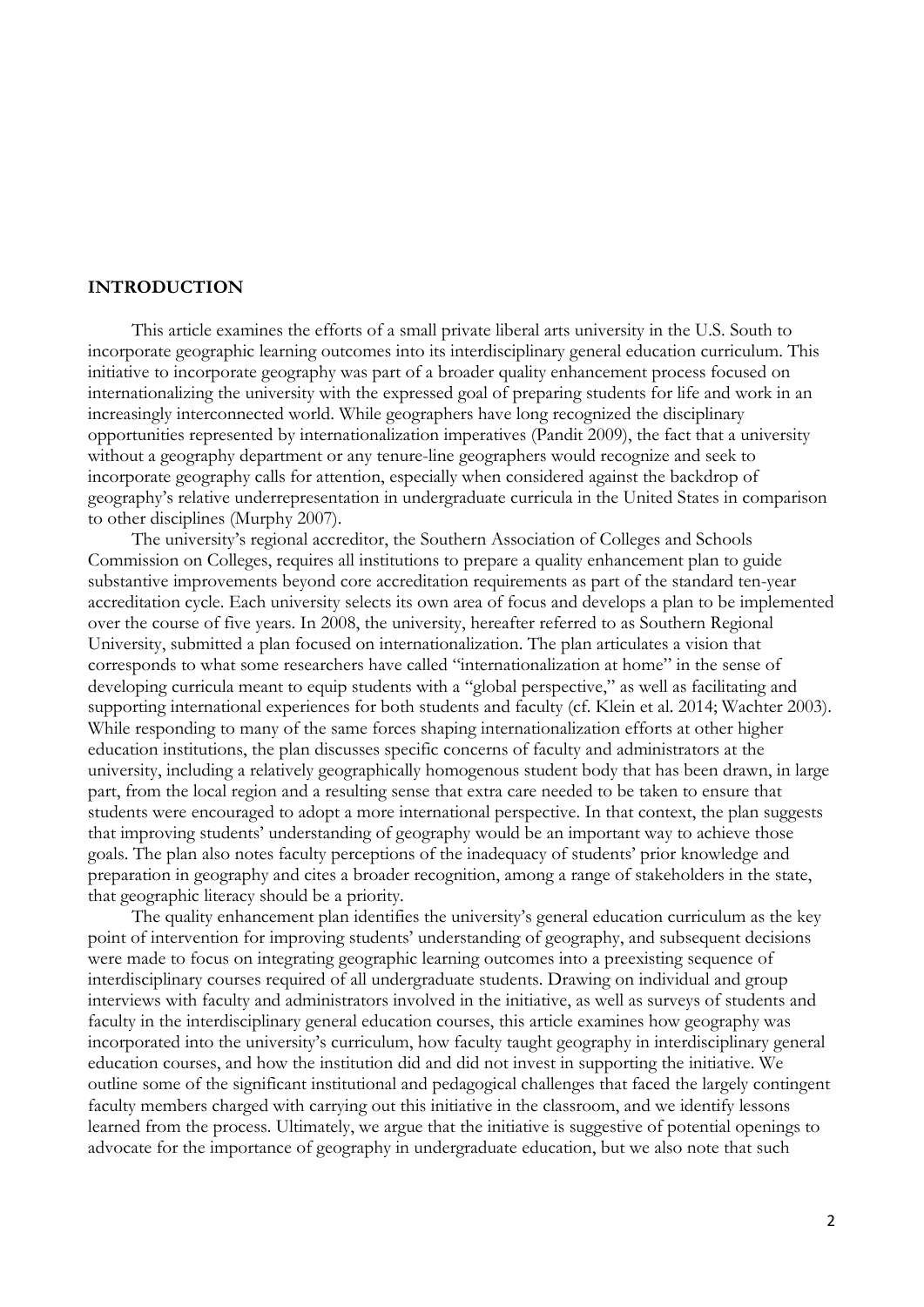initiatives require an infrastructure of institutional commitment, disciplinary expertise, and faculty support and stability in order to achieve their full potential.

## **GEOGRAPHY AND U.S. HIGHER EDUCATION AGENDAS: GENERAL EDUCATION, ACCREDITATION, AND FACULTY CONTINGENCY**

The discipline of geography remains underrepresented in U.S. universities in comparison to many other disciplines, and it is not uncommon for colleges and universities with otherwise broad course offerings to not include any geography coursework, much less independent geography departments. Scholars have offered a range of explanations for this, emphasizing misunderstandings about the discipline's unique contributions as a field of intellectual work, geography's relatively peripheral place in much U.S. primary and secondary education, and/or the broader influence of particular institutional decisions, such as the closing of the geography department at Harvard in 1948 (Smith 1987; Johnston and Sidaway 2016). However, recent years have seen increasing interest in geography. Murphy (2007, 128) has tied growth in geography programs and degrees granted to "(1) a heightened general sense that geography is relevant to the issues of the day; (2) a greater awareness and appreciation of geography among scholars in other disciplines; (3) an explosion of interest in GIScience and GIS; (4) an expanding job market for individuals with geographic training; and (5) the emergence of a more analytically sophisticated geography in some primary and secondary schools." Taken together, these reasons are suggestive of significant opportunities for the discipline of geography.

Of course, perceptions of the value of geography are necessarily tied to diverging institutional priorities and broader political formations. Karen Morin (2013) shows how public discourse about geographic literacy in the United States often links the study of geography with American national interest and economic competitiveness. Morin's account emphasizes that there are a range of reasons that studying geography might be valued, and it suggests that, however eager one might be to advocate for geography as discipline, it also remains important to critically evaluate the impacts and associations of any particular effort to promote geography. Southern Regional University's quality enhancement plan reveals a focus on the competitive advantage geographic education would impart to students. Linking geographic understanding to the broader goals of internationalization, the quality enhancement plan highlights the idea that employers value international perspectives and experiences and situates internationalization as key to adequately preparing students for future employment in a global economy.

In contrast to the robustness of literatures on geography education and internationalization (e.g., Theobald 2008; Pandit 2009; Ray and Solem 2009; Haigh 2014; Simm and Marvell 2017), there is a relative lack of published research and reflection on the integration of geography into general education curricula, despite such curricula being understood by many as central to the purpose of higher education in a liberal arts tradition and a not insignificant part of the experience of students at most U.S. universities (although see Garrett and Hecock 1984; Russo 2004). We frame this as a particularly U.S.-based issue because of the widespread adoption of this model there, but to the extent that a liberal arts understanding of university curricula is mobilized in other contexts, then related opportunities and challenges may well arise (cf. Cheng 2017; Hudson and Hinman 2017). Such curricula frequently feature themes toward which geographers are primed to contribute, including globalization, "diversity," and citizenship (Brint et al. 2009; Fox 2016), and, in practice, we know that geographers are indeed quite often actively involved in designing and teaching such courses. As efforts to reform general education curricula have become a recurring feature of the higher education landscape in the United States (Hachtmann 2012), more published research and reflection on these experiences could lay the groundwork for both better teaching and better disciplinary advocacy.

There is also a need to better understand how accreditation and quality enhancement agendas shape higher education institutions in the United States. Newstadt (2013) argues that accreditation processes and quality assurance discourses are embedded in logics of value inimical to critical scholarship and pedagogy—logics of the sort elsewhere described in terms of academic capitalism and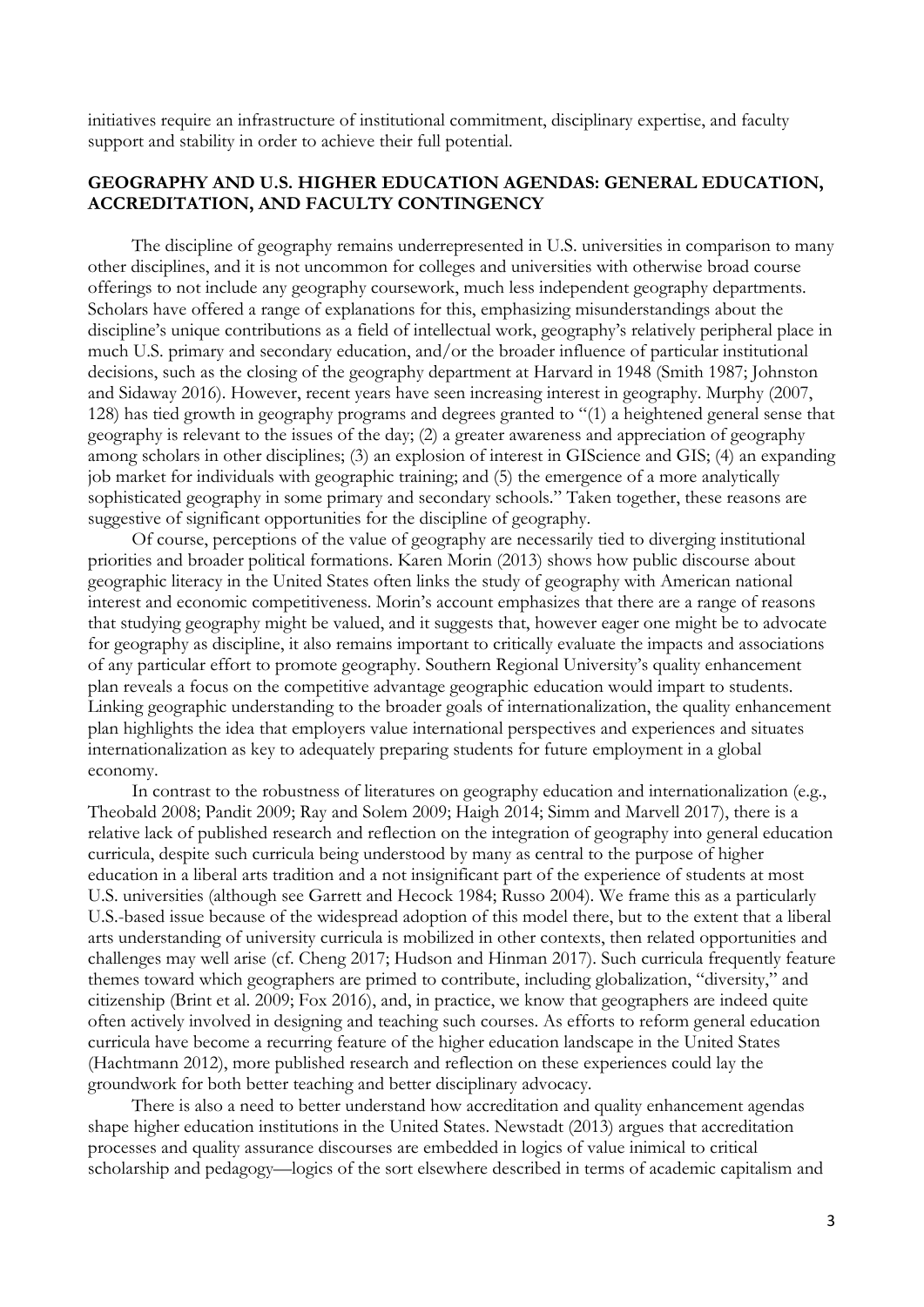the neoliberalization of the university (Slaughter and Rhoades 2004; Saunders 2010). To the extent that accreditation and quality enhancement proliferate audit cultures, they can shift influence and responsibility away from faculty and toward administrators (Waugh 2003; Ginsberg 2011) as well as contribute to accelerating expectations and poor working conditions that are detrimental to individual faculty and to the collective processes of producing meaningful academic work (Mountz et al. 2015). At the same time, accreditation agencies and their quality enhancement efforts do remain, in important ways, in the hands of universities themselves. Their defenders see them as an extension of academic practices of peer review, a form of "consumer protection," and an alternative to more intrusive accountability measures favored by some outside stakeholders (Brittingham 2009).

The arguments that, on the one side, accreditation and quality enhancement agendas are embedded in damaging changes to the critical function of the university and to the conditions of working therein and, on the other, that accreditation processes are not reducible to neoliberalization and may represent a preferable alternative to other forms of "accountability" present more of a tension than a contradiction. In response to that tension, we suggest a need for finer-grain accounts of what faculty and administrators actually do with these mandates and processes. This requires understanding accreditation and quality enhancement as *political* rather than *technical* processes (Skolnik 2010). Toward that end, we offer a case study of curricular transformation that suggests the possibilities that can be opened up through critically engaging with aspects of quality enhancement processes, even as we show how these possibilities were themselves constrained by other aspects of the neoliberalization of the academy, including, especially, the increasing contingency of faculty labor.

The existence of an academic labor market segmented between tenure-line and contingent positions is well documented, as are the effects of contingency on faculty and on student experiences in the classroom (AAUP n.d.; Bauder 2006; Baldwin and Wawrzynski 2011; Meyerhoff and Noterman 2017; Navarro 2017). Southern Regional University is one that, like many others, relies on the labor of contingent faculty, which we understand as those working off the tenure track, very often without the stability and benefits of continuous full-time employment. In fact, the majority of instructors in the interdisciplinary general education sequence we examine are adjunct faculty hired on a part-time basis on semester-length contracts. As our analysis will highlight, the contingency of faculty members involved in the initiative to incorporate geography is central to how the project proceeded and to the obstacles it faced. More broadly, we suggest that the reliance on contingent faculty speaks to the contingency of the place made for geography in the university's curriculum.

## **CONTEXT AND METHODS**

Southern Regional University's undergraduate curriculum offers many traditional liberal arts majors, as well as training in professional fields like accounting, nursing, and physical therapy. Regardless of major, each student must complete the core general education curriculum, which, at the time of this research, included distributional requirements as well as a series of four interdisciplinary seminars. The only geography course offered prior to these initiatives was introductory human geography, which was an option for fulfilling a social science distribution requirement as well as a required class for students pursuing state teaching certification in secondary social studies education. At times, adjunct faculty taught the course, and there were also periods when it was not offered, requiring social studies education students to take the course at a different local university.

The quality enhancement plan called for an initiative to improve all students' understanding of geography through incorporating geography into the university's general education program (see Table 1, which provides a brief timeline of the initiative). The university supported the initiative by opening up a new tenure-track faculty line, advertised as a position in anthropology/human geography. They hired an anthropologist with graduate coursework and an ongoing interest in geography to fill the position. He began teaching anthropology and the introductory human geography course in the fall 2008 semester as well as serving as chair of the geography initiative. In addition to regularly offering the introductory human geography course as an option to fulfill the social science requirement, the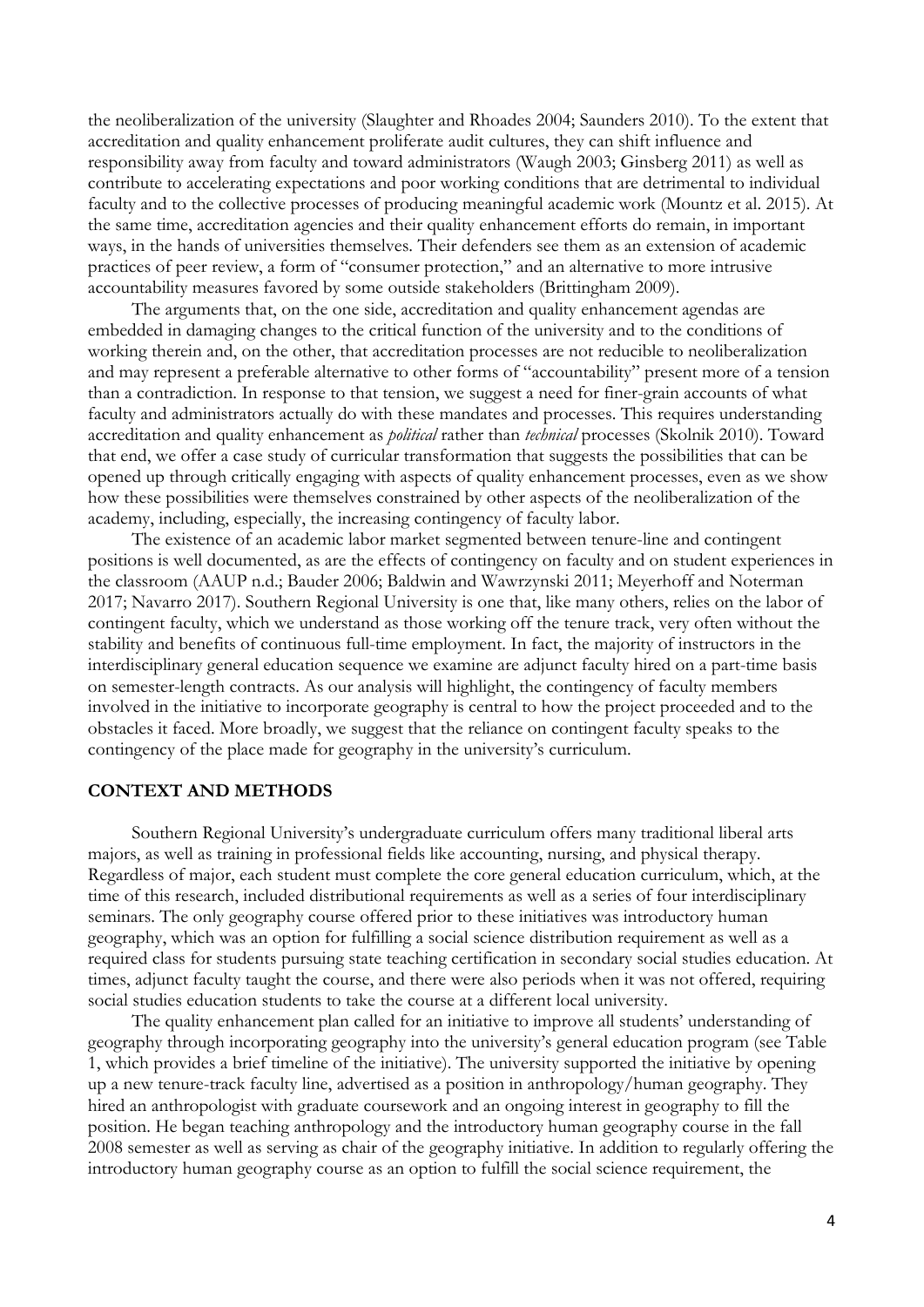university's interdisciplinary general education core—a progressive series of four courses required for all undergraduates—was selected as the central focus of the initiative. These courses provided students the opportunity to explore important issues from interdisciplinary perspectives, while building core academic skills, such as research, writing, and critical thinking. Individual instructors design the topic and themes for each course. Teaching in the program is open to both tenure-track and adjunct faculty, although, in practice, adjunct faculty teach the majority of courses. For example, in the semester from which we draw our data, adjunct faculty taught eight out of eleven third-year interdisciplinary courses.

With the help of a faculty committee, the chair of the initiative developed a set of six geography standards to guide curriculum development, drawn from *Geography for Life: The National Geography Standards* (Heffron and Downs 2012):

1. Knowledge of how to use maps and other geographic representations, tools, and technologies to acquire, report, and analyze information from a spatial perspective.

2. Awareness of how culture and experience influence people's perceptions of places and regions.

3. Knowledge of the physical processes that shape the patterns of Earth's surface.

4. Familiarity with the characteristics, distribution, and migration of human populations on Earth's surface.

5. Familiarity with the characteristics and spatial distribution of ecosystems on Earth's surface and how these systems have mutually influential relationships with humans.

6. Knowledge of how economic, political, and social relations among people influence the division and control of Earth's surface.

Early on, the chair of the initiative gave several presentations to faculty within the general education program to illustrate how these geographic learning outcomes could be incorporated into courses.1 As part of a course proposal process, faculty interested in teaching the third-year interdisciplinary course were asked to identify at least one of the geography standards listed above that their proposed course would incorporate. The third-year course coordinator reviewed course syllabi each semester to ensure that at least one geographic learning goal was present, as well as an assignment in which that goal can be assessed. At the end of each semester, the director of the interdisciplinary general education core asked faculty to provide an account of how they assessed whichever geography outcome(s) they had selected.

## Research Methods

Through an in-depth, multi-method case study, we produce a narrative about the incorporation of geography into an interdisciplinary general education curriculum, thereby raising critical questions and identifying lessons learned about the process (cf. Taylor 2016). As in Korson and Kusek's (2016)

 <sup>1</sup> While the general education program was the center of the geography initiative, the chair also advocated for geography elsewhere in the university. He gave presentations in the schools of nursing and communications to show how geographic perspectives could enrich teaching across the university. He also worked with the library to build geography resources and with the information technology office to expand the availability of Esri's ArcView on campus. An American Association of Geographers (AAG) Visiting Scientist grant was received to fund a workshop on integrating geography—particularly GIS—into classroom instruction. Funding to support quality enhancement initiatives was used to purchase GPS units for classroom use and for geocaching competitions during Geography Awareness Week. For activities related to the latter events, the university received an Enhancing Departments and Graduate Education grant from the AAG.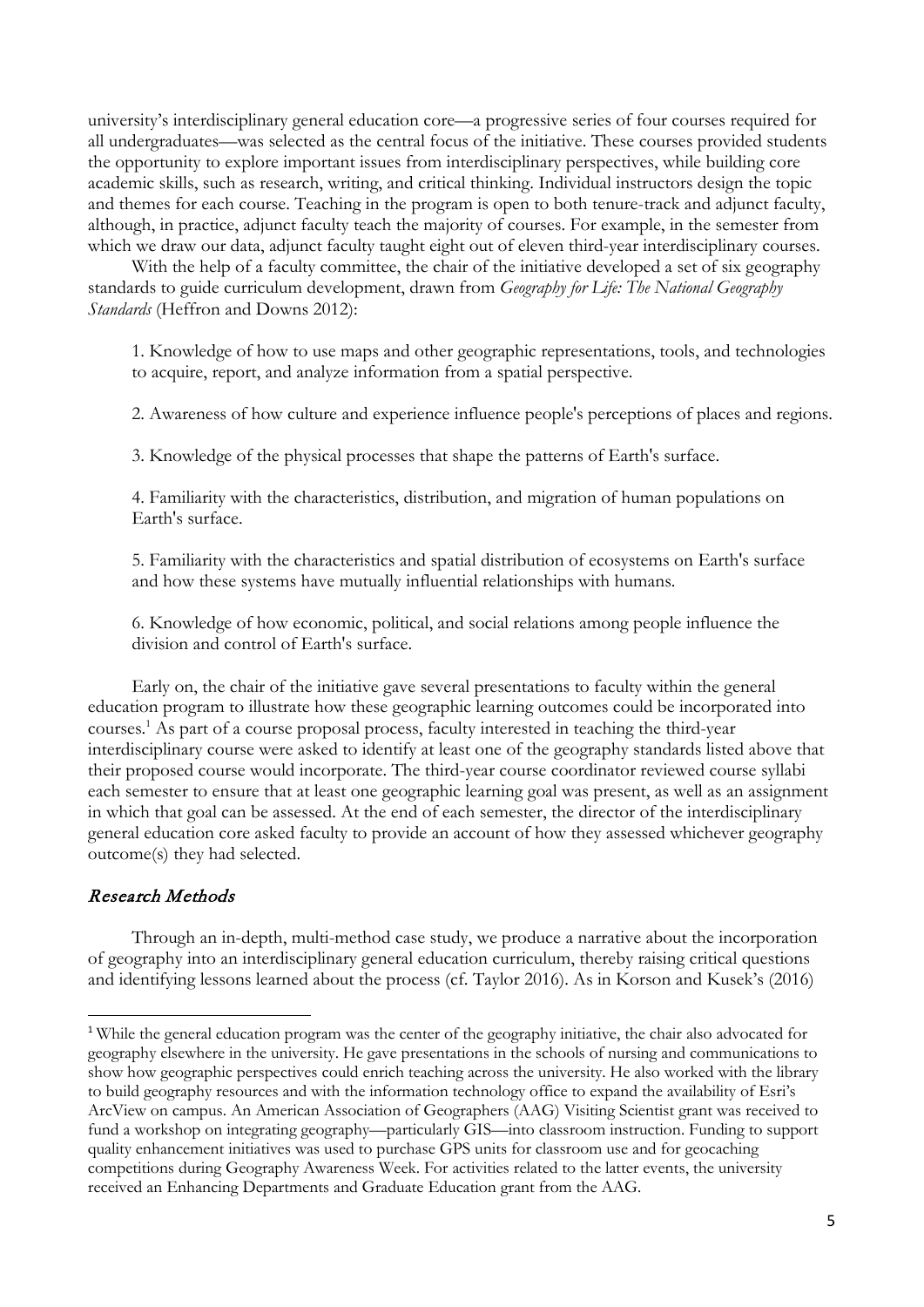research comparing approaches to teaching world geography, our goal is less to provide a definitive account of the correct way to proceed and more to provoke thinking and conversation about the possibilities of, in this case, integrating geographic perspectives into general education curricula and of the advocacy of geography in new contexts (see Alderman 2017). We focused our research on the third-year interdisciplinary course, which has been the consistent focal point for the initiative, as well as a course that all undergraduate students were required to take.

During one recent semester—after the quality enhancement plan had been fully implemented we distributed an online survey to students enrolled in the third-year course and to faculty teaching that course. We distributed the student surveys by email to faculty teaching the course, and faculty distributed the student survey link to students in their courses. Our student survey garnered 43 responses out of 228 enrolled students. We use this student survey data descriptively, as a way to gain insight into student perspectives on the geography initiative in the context of our broader case study methodology. Eight instructors responded to our faculty survey (out of eleven faculty teaching the course that semester). Of the eight respondents, seven were adjunct faculty and one was tenure-track. We also conducted a focus group with four of the faculty and individual interviews with three other faculty who could not participate in the focus group—out of the total of eleven instructors. All of the faculty who participated in the focus group or interviews were adjunct. Our goal with faculty conversations was to collect qualitative data on how geography was integrated into the third-year interdisciplinary course, and the focus group, in particular, was helpful in allowing conversations among participating faculty to develop (cf. Winlow et al. 2013).

We also sought information and perspectives from faculty and administrators involved with the quality enhancement plan process through both informal conversations and email exchanges, which allowed those participants the time and space to construct reflexive accounts of how the geography initiative was pursued (James 2016). The university's Institutional Review Board approved our research plan, and we have taken a number of steps to preserve the confidentiality of research participants, including using pseudonyms selected by participants when quoting faculty directly and omitting certain details, such as specific course titles and the semester in which the research was conducted, that could be used to identify participating faculty. We have also masked the name of the university. Although an interested reader may still be able to surmise the identity of the institution, we took this step to provide an additional layer of protection for the research participants.

Due to a desire to reduce the number of credits required for graduation, the third-year course we examine in this article was eliminated in early 2018. A university committee is in the process of revising the general education curriculum, and it is unclear what role geography education will play. Taking place after we had completed this research, this move further confirms the relative contingency of the inclusion of geography in the curriculum at Southern Regional University. Whatever geography's place may be going forward, we believe that an account of how geography was incorporated into the university's general education curriculum can nevertheless offer important lessons.

#### **GEOGRAPHIC PEDAGOGIES IN AN INTERNATIONALIZING CURRICULUM**

In this section, we draw on our interview and survey responses in order to examine how exactly geographic perspectives were incorporated in the classroom. While they share a focus on developing critical academic skills, working in interdisciplinary ways, and engaging transcultural perspectives, the topics of each section vary significantly. Our analysis will show that this variation extends to ways that geography was integrated into courses.

During the focus group, teaching faculty were asked to describe how they incorporated geographic perspectives into their courses. One instructor, James, described integrating geography into his course on South Asian culture and religion this way:

I'm doing just basic geographic things in my class. Like, for example, we are watching a movie… where he kind of explains the starting of human beings in Africa and then going to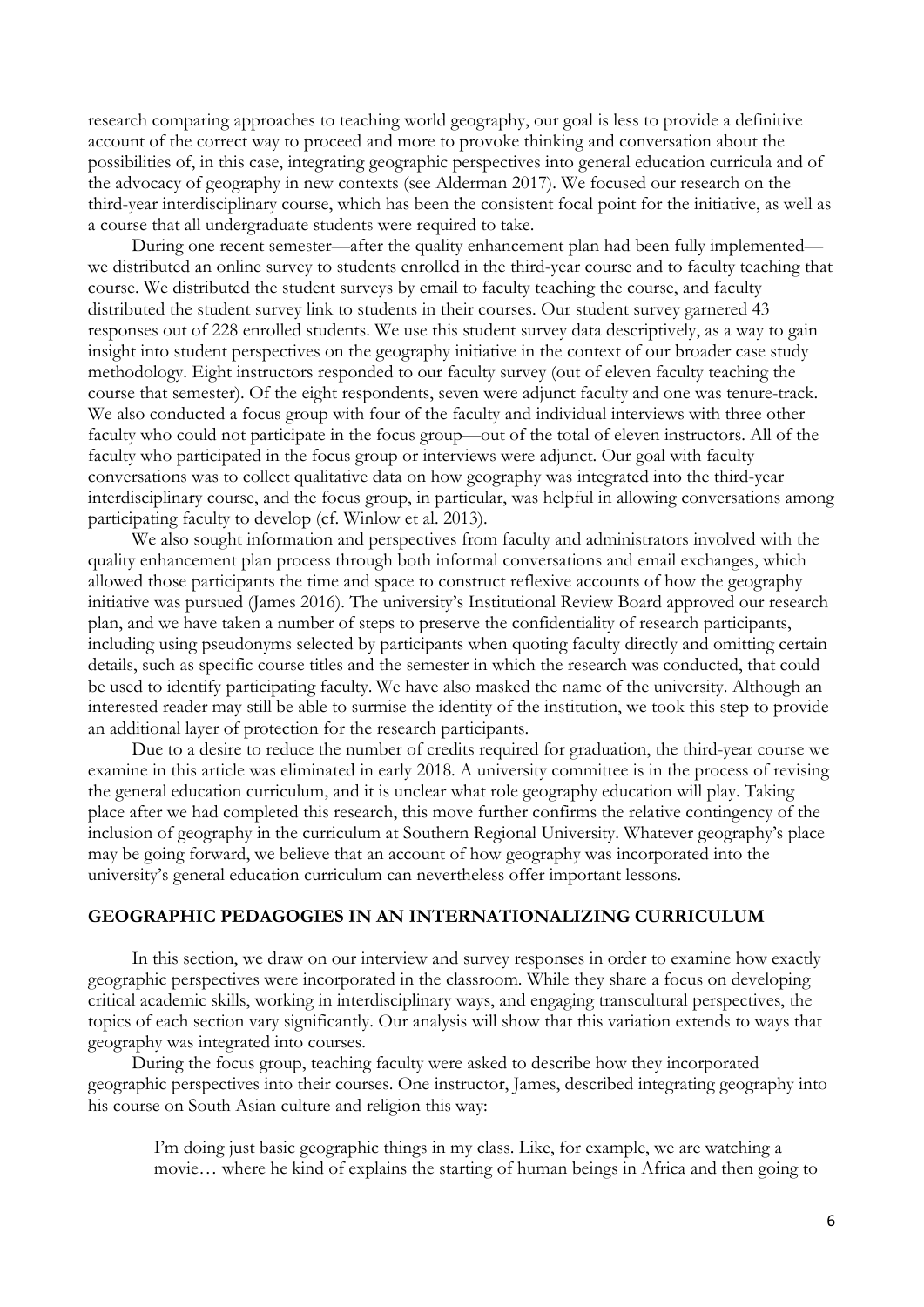India, and then he's showing some of the geography of India and how the civilization grew and things like that. … Then on my quiz… I give them a blank map, and ask them to write, to point out some of the neighbors of India, and, in the beginning, they are very ignorant about everything. … What are the neighboring countries of India? They know only the map of America, Canada, and some of the Latin American countries. So this is what I do.

For James, doing "basic geographic things" means introducing students to the histories and geographic contexts of a particular region—in the case of his class, South Asia—including a specific emphasis on being able to locate particular places and countries on a map. He would later respond to a question about how he assesses students' geographic understanding:

When I start the class, I ask, what is your concept about India? Or Asia? Especially about India. They know India through *Slumdog Millionaire*, and there is nothing else that they know. … And I explain to them through the map that there are [twenty-nine] states, and each state is different, and kind of slowly building up from that. And I invite people from [a local city] to talk about Kerala, so they get information from somebody who isn't the teacher, and by the end of the semester, I ask them to write an essay about, what was your concept of India, and did this class change your concept of India, or any parts of Asia, and, from the Slumdog Millionaire, they really broaden their mind…

Here, James' narrative situates geographic understanding in terms of his students' understanding of a particular region, and he notes how he sees changes in students' understanding over the course of a semester.

Imogen, who teaches a different course exploring aspects of religion and philosophy in India, described the incorporation of geography into a research paper assignment:

The first big step of the research paper is for students to investigate a myth around one of the yoga deities. They can pick a myth about a particular deity, and there's often a specific location with that myth and/or there's an oral tradition where the mythology is set up differently in the south and in the north. And so, then they'll decide, I want to focus on the southern version of this myth because… it links to some idea in the class we talked about or something. And so then when they offer the final paper… they'll include a map of something to do with the myth, either where the myth came from or where the myth occurred. The mountain or the river associated with this or the area where this battle took place or whatever. So at least I know that they know where it came from, right?

Here, in a way not entirely dissimilar to the first example, the geographic component is centered on allowing students to geographically contextualize particular content relevant to the course. Both Imogen and James share an emphasis on mapping that, not problematic in itself, tends to reflect a more constrained understanding of what geography is than what a trained geographer would likely emphasize. Imogen herself notes not being entirely satisfied with this approach and then discussed an additional element that she added to the course:

But then [names geography initiative chair] had better ideas, and he gave me an article that I felt was very readable for my students.… And it has to do with the geography of energy and how different places have different energies. And it asks them to tune into… the subtle energy fields in the places that they go. So the assignment is we read the essay, talk about it, and they chart their own energy for a week or two weeks and notice where they go and what the energy of that space is and what it does to their energy. And then they present that with graphics of their data as well. They have to have some kind of visual presentation of the data.… And there's a reflective section at the end—I like to do that—where, "what did you get out of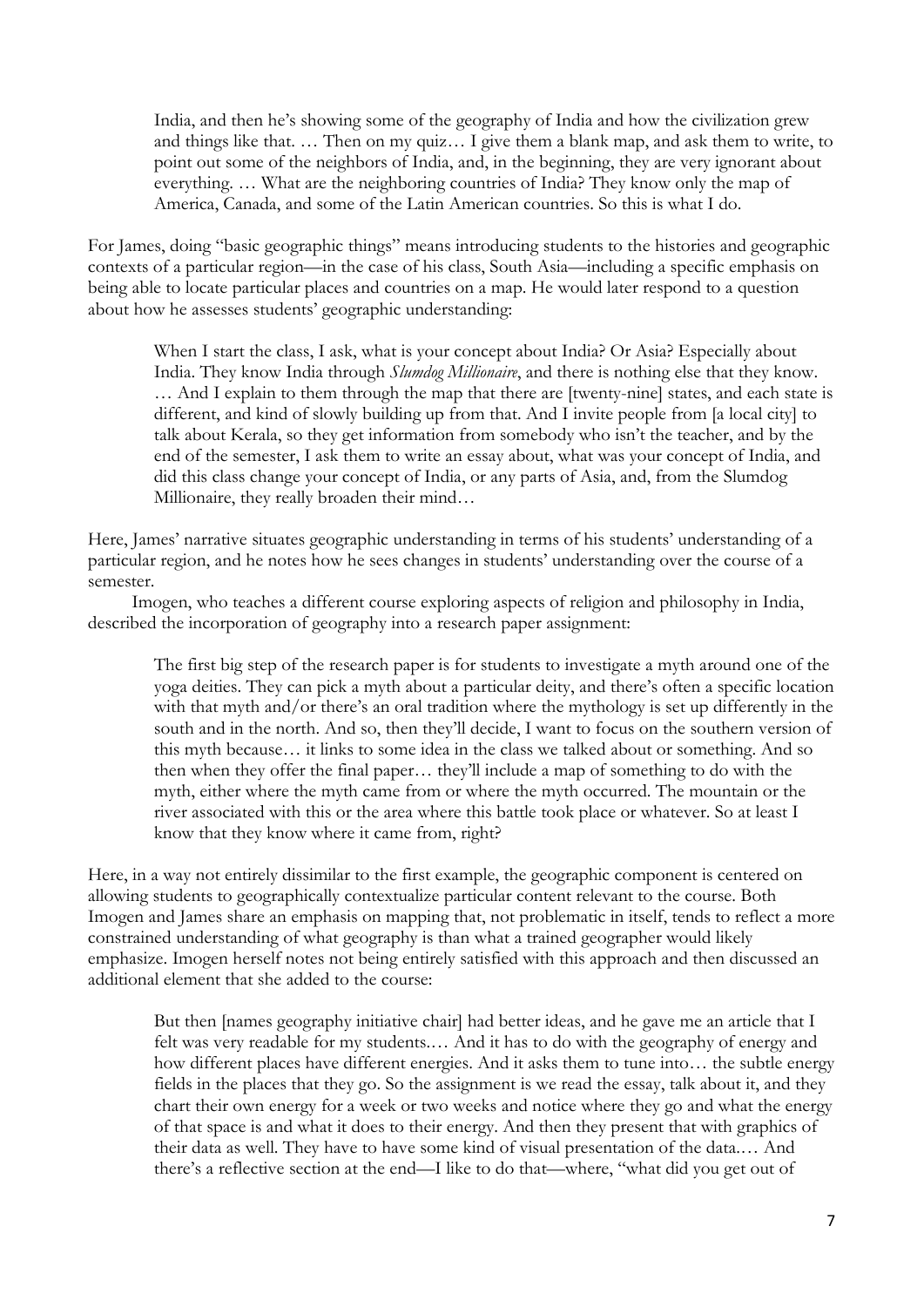this?" And they love seeing the connection between their body, mind, and spirit, but also between them and places, activities, other people.

In this assignment, geography is conceptualized as an awareness of the relationships between individuals and place and the capacity for developing an attentiveness to the sometimes-subtle ways that places can affect the people and activities happening within them.

In an interview, Megan talked about incorporating and assessing geography in her course exploring film and Japanese culture this way:

A lot of what we were doing was talking about "Japanese-ness." I don't know if you know, but he [Akira Kurosawa] got a lot of hits about not being Japanese enough or being too Japanese.… So we talked about how that is a culturally and geographically shaped exchange.… There are quizzes and readings tied directly to movies where we talk about representations of the landscape, and how those representations… I don't make them read it for this class, but I reference an article that is about using films as atlases and the ways that, just as atlases serve multiple purposes, films can serve multiple purposes and provide us with these different exchanges.… Their final has a question about Japanese culture, Japanese-ness, and… the sort of geographical exchange between traditional representations and western representations.

Megan, like most of the instructors we talked to, had little prior formal study in the discipline of geography. Indeed, she said, "I think honestly the last one [geography class taken] was like in high school, and we had to learn the rivers of the world." Nevertheless, her own research and writing have led her to an interest in humanistic geography, and the interview contained mentions of several scholars who would likely be familiar to geographers including Tim Cresswell and Edward Casey. This prior exposure to geographical frameworks is discernable in her narrative, even if she worries that she may not always be "doing enough to meet this imaginary standard of how much is enough" in terms of incorporating geography into her teaching, which is an understandable concern given that improving students' understanding of geography is only one among a number of other goals required of the thirdyear interdisciplinary course.

Another instructor, Matthew, who completed a PhD in geography while teaching in the program, discussed how geographic perspectives inform his course exploring urban life from a transnational perspective:

For me, the geographic aspect of that is sort of twofold—thinking about spaces of the city itself, how people navigate those spaces, how being in one part of the city situates you in a different way than if you were living in another part of the city. Like that kind of geographic question, but also the question of connections or relations across cities and across places. Questions around globalization, trade, cultural flows: All these things are sort of linking the different cities we're thinking about. So, I'm trying to get students to think about how these different connections emerge, so that's kind of what it meant in my class.

When asked to clarify what that meant in more practical terms, Matthew describes an essay assignment requiring the use of "critical geographic ideas and concepts":

I had them write an essay—we read this book called *Behind the Beautiful Forevers*, and I gave them a series of prompts, all of which got at some of those different geographic angles I was talking about, either about the spaces of the city or Mumbai's connection to the rest of the world. The book does such a nice job of getting at both of those, so basically, they're just applying some critical geographic ideas and concepts that we had already talked about and trying to use those to make sense of what the author is talking about in the book.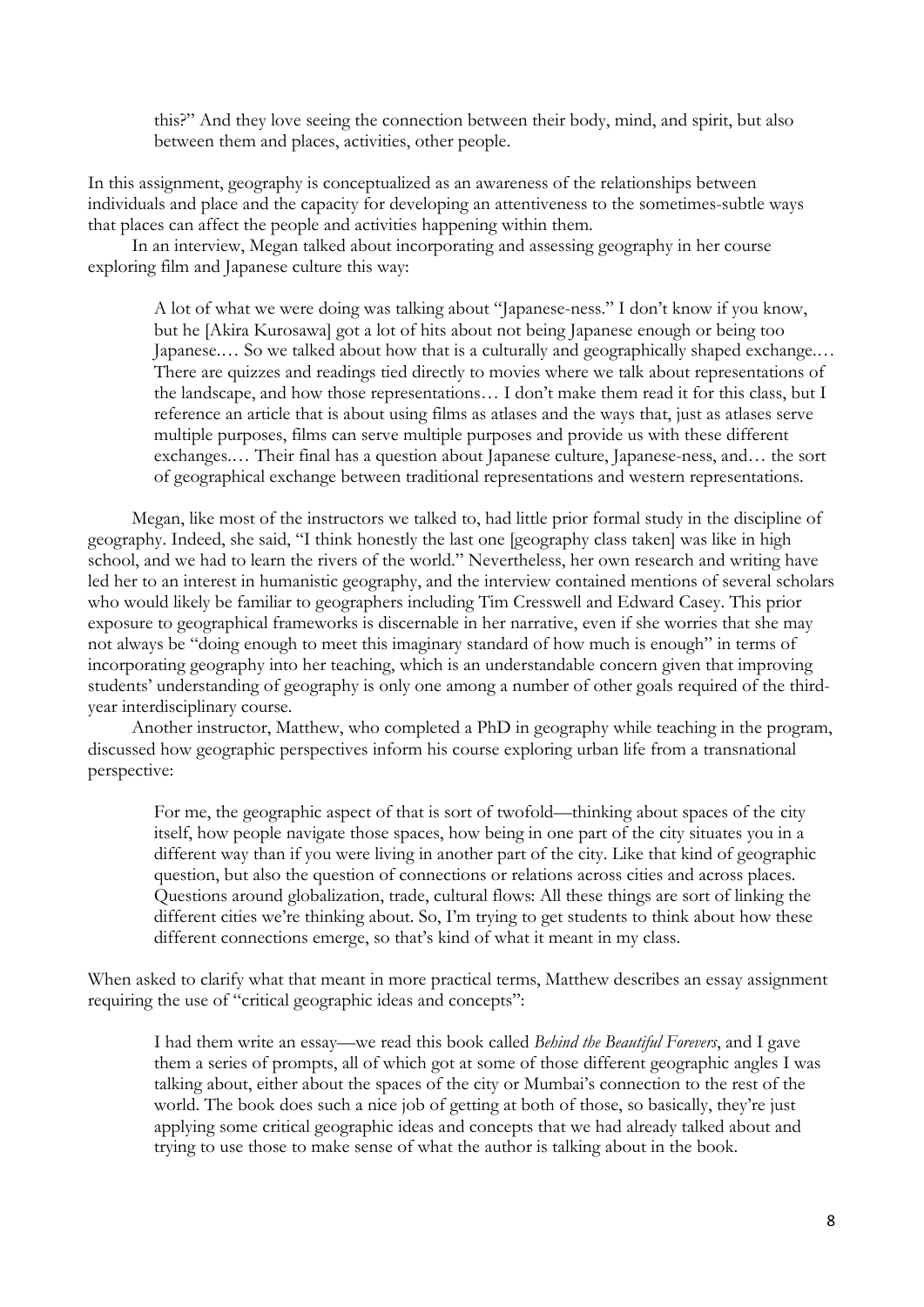In these discussions from faculty, one can see a tension between an understanding of geography as a kind of in depth knowledge about the characteristics of particular places and an understanding of geography as a set of conceptual or disciplinary ways of knowing about the world.

These different kinds of understanding of geography also carry over into student responses on our survey. In one of the open-ended questions, students were asked to describe "an example of the way that geographic knowledge or perspectives were incorporated into your [third-year interdisciplinary] course." We have provided a sample of those responses, selected to represent the range of student comments, in Table 2. In general, their answers lined up with the diversity encountered in instructors' accounts, including being required to "use maps and describe them," talking "about different countries and their life," attending to the geographic context of the course material, or identifying particular geographic concepts like socio-spatial processes and uneven development.

The existence of a variety of understandings of what geography is and what it might mean to incorporate geography into a course is not necessarily problematic in itself, nor is it particularly surprising given the diversity of understandings that exist within and beyond the discipline. However, a focus on geographic concepts and frameworks highlights geography's unique contribution, while those approaches that understand geography as an in-depth understanding of particular places (far from specific to geography) or as reducible to "finding things on a map" can risk downplaying the discipline's substantive and specific intellectual contributions to understanding an interconnected and uneven world. Indeed, some of these approaches risk leaving students with a quite limited understanding of what geography can be.<sup>2</sup>

This also raises questions about the kinds of support that were offered to faculty being asked to incorporate geography into their courses. On the faculty survey, we asked respondents to rate the extent to which they "feel supported to successfully implement geographic learning outcomes in your [third-year interdisciplinary] course" on a 1-to-5 scale from not at all supported (1) to very supported (5). The mean response was 3.68, with two faculty indicating that they felt very supported, three responding that they felt supported, one answering that he or she felt somewhat supported, and two indicating that they felt only minimally supported. This variation also showed up in our qualitative conversations. Imogen, who had already noted support from the geography initiative chair, also discussed a presentation given by the chair at an annual interdisciplinary general education program workshop:

His presentation was quite gripping to me because he had a video presentation with websites that would show a lot of data in different ways, including on a map, and he would show you, I don't know, questions that I hadn't thought to ask… like showing literacy across the city or something. So, social questions that could be mapped.

While concerns about the reduction of geography to questions of mapping are important, this does suggest that, at least for Imogen, the workshop presentation was productive in terms of broadening her understanding of what it could mean to incorporate geography. On the other hand, Megan offered a counterpoint:

<sup>&</sup>lt;sup>2</sup> As mentioned earlier, instructors were required to incorporate specific geographic learning outcomes in their syllabi, but the frequency and extent to which course materials, activities, and assignments addressing those outcomes were flagged as "geography" varied. It is clear that some students did not realize their instructors were attempting to incorporate geography into their course. When students were asked, "To what degree were you aware that [Southern Regional] University had undertaken an effort to improve students' understanding of geography?," the mean response, on a scale from 1 to 5, with 1 being *not at all aware* and 5 being *very aware*, was 2.43 (median of 2). While our interest in questions around the advocacy of geography are part of what lead us to this concern, we should also note that students' impression of what geography is may have limited bearing on whether or not they make progress toward being able to think geographically.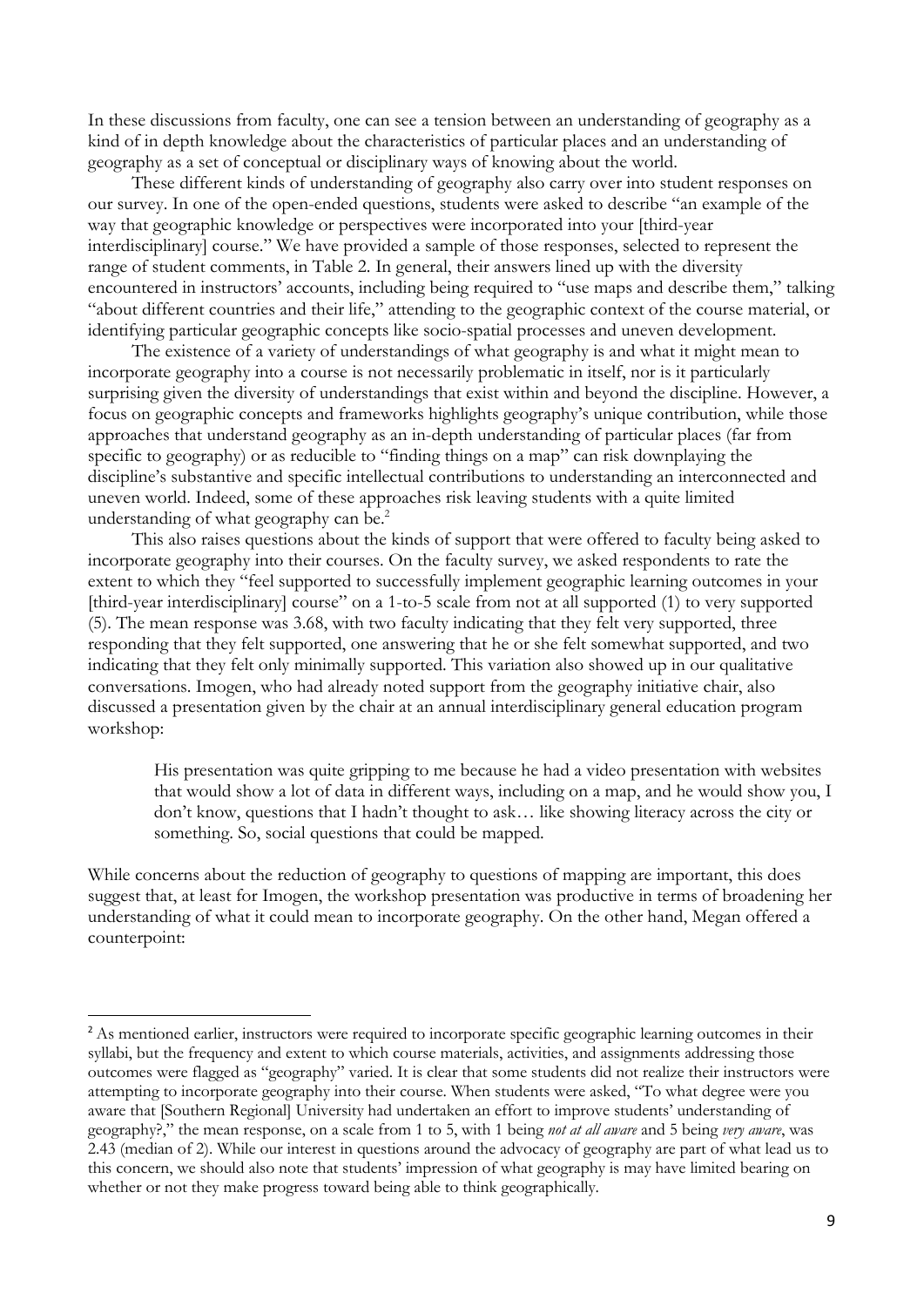I don't feel like I had many resources offered to me. Like I feel like the way it's set up now, if you're going to teach this class, you should know how to do it, or maybe you shouldn't suggest a 200 or 300 level, and you should make it a 100 rather than… I mean, it would be nice, I guess, if there was some sort of talk at the [annual] workshop… if they would say, "What does geography mean to the… program?"

Megan's response indicates some problems, including the fact that annual faculty workshops, have, in the years since the start of the geography initiative, not always featured geography. Given the turnover in adjunct faculty, some faculty will have not participated in them. This leaves the support dependent on one-on-one relationships between faculty and the geography initiative chair, which, given competing priorities and time constraints, may be limited in the absence of perceived problems on the part of the faculty or the coordinator.

## **ASSESSMENT, EXPERTISE, AND CONTINGENCY**

Institutional efforts to assess the geography initiative were inconsistent. There were initially efforts to assess changes in students' understanding of geography, including the addition of a series of geography questions to a standardized learning assessment given to one hundred students in their first and final years. This assessment showed relatively small increases between student scores on the geography questions between first and final years, and it was only administered twice (the 2010–2011 and 2011– 2012 academic years) due to concerns that the instrument did not align with what was actually being taught. Within the interdisciplinary program itself, there was an effort to give students in each course a pre- and post-geography quiz, but this was abandoned in favor of assessments individualized for each particular course. As one administrative faculty put it in an email exchange with us:

Due to the diverse range of topics… designing an overall assessment instrument that could be used to determine student achievement of the geography outcome across all sections proved problematic, and, in the end, instructors were asked to assess student learning appropriate to the course, resulting in assessment data that [were] unique to each course.

Our discussions with faculty confirm a range of different assessment strategies that largely reflect the different understandings of geography outlined earlier. Here, Matthew offers an explanation that centers on the use of particular geographic concepts, while James emphasizes in-depth regional knowledge and the ability to identify places on map:

Matthew: I think, for me, it was in the essays they write, if I could see these geographic concepts, like, say, sociospatial process or uneven development. If I see them using that, and it making sense, and it being insightful, then I feel like that's good, that's what needed to happen. For me, whether those ideas and concepts are used at all and, if they're used, if it's a correct use and an insightful use of those ideas, I think.

James: They have to define questions. [Ten] questions [per student]… I have 26 students, so 260 questions. … I also give them blank map, and I may ask them to identify states and the neighboring countries. So they have to study 250 questions and answers, so they get a wider … broaden their mind. So for the evaluation, I get a sense of really that they know India and some of the neighboring countries in Asia.

The very different kinds of assessments used in each course limit our ability to provide something like a standardized assessment of the impact of incorporating geography. This was broadly recognized as a problem by those involved. Indeed, an administrative faculty member central to implementation of the geography initiative discussed one of the weaknesses of the program as "not having a coherent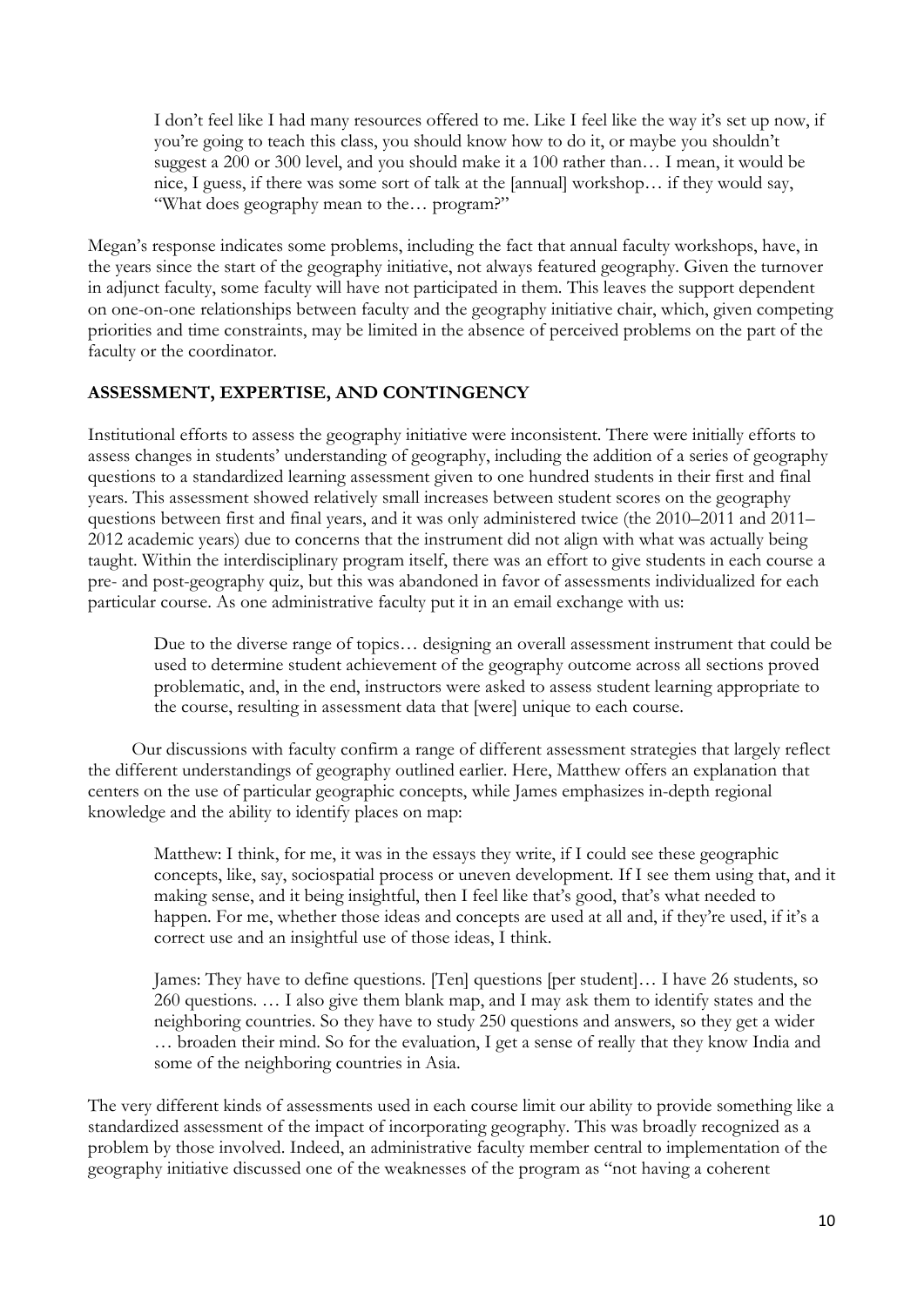assessment strategy." He attributed the difficulties in developing a standardized assessment with the diversity of ways that geographic perspectives and knowledges were integrated into each section. Nevertheless, it would be too simplistic to imagine that more standardized and consistent measures would have resolved all the issues. To even begin to develop those measures would necessitate something like a shared understanding, among the faculty and administrators involved, of what geography is and what was to be achieved by incorporating it into the general education curriculum. We saw relatively little evidence of such a shared understanding. Instead, a shared goal—improving students' understanding of geography—was pursued with a range of different understandings of what geography is. Some of these understandings, in closer alignment with academic geography, emphasized theoretical frameworks and conceptual tools for approaching the world. Others, more closely aligned with more popular understandings, approached geography as a set of content knowledges about the world, emphasizing either questions of location and mapping or in-depth knowledge of particular places.3 Of course, these two understandings can be difficult to disentangle in practice, and, while we have expressed a preference for the former, there obviously remains much that students can gain from the latter. In this context, it is not hard to understand why faculty and administrators decided to use assessments tailored to each course. Even in the context of departments with fulltime, tenure-track faculty pursuing pedagogical goals strictly in line with their disciplinary expertise, designing meaningful assessments across multiple and topically diverse sections of a course would require collaboration to arrive at a shared sense of the goals and how they could be assessed. Anything else risks a situation where goals and assessments are simply imposed on faculty from above. At a minimum, this would restrict the freedom of faculty to develop and teach the best version of their course, and it may also result in a less-than-enthusiastic pursuit of those goals among faculty. Those inherent challenges are exacerbated here by the lack of disciplinary expertise in geography at the university.

When asked to evaluate the success of the initiative, Imogen raised some important questions about the expertise in geography needed to evaluate student learning and the impact of the initiative more broadly:

I don't even know if I'm qualified to answer that because I have so little experience in geography.… So it creates more empathy for me, with professors from different disciplines when we say, "now you have to teach writing," right? I'm a writer. I'm an English professor. It doesn't faze me. I know that I can meet anybody where they are and advance their writing, in a number of ways. In terms of their geography, how would I know? I abstain. I respectfully abstain from the question. I don't even know.

Imogen's response highlights the central importance of disciplinary expertise and points to the difficulties of seeking to incorporate geography in the absence of fulltime teaching faculty in geography.

Even beyond the question of expertise itself, the program's dependence on a contingent model of faculty employment also presents difficulties. On the one hand, as an administrative faculty member put it in an email exchange, the interdisciplinary general education sequence was seen as an ideal context in which to incorporate geography because "as a program outside the traditional academic infrastructure (discipline-based departments) that serves all undergraduate students, it was not constrained by typical departmental politics and had the flexibility to add a geography requirement… relatively easily." On the other hand, that same administrator would go on to name the "heavy reliance on contingent faculty who (a) were not trained in teaching geography, (b) came and went from the

<sup>&</sup>lt;sup>3</sup> This was certainly the case in the classroom, as we have shown, and it would be improbable to imagine that those different understandings did not also extend to the non-geographer faculty and administrators whose input shaped the quality enhancement plan, although our limited access to some of the individuals involved with the drafting of the plan limits what we can say about that here. Indeed, the diversity of meanings that people attach to geography could partially account for the support that the idea of improving students' understanding of geography received from faculty.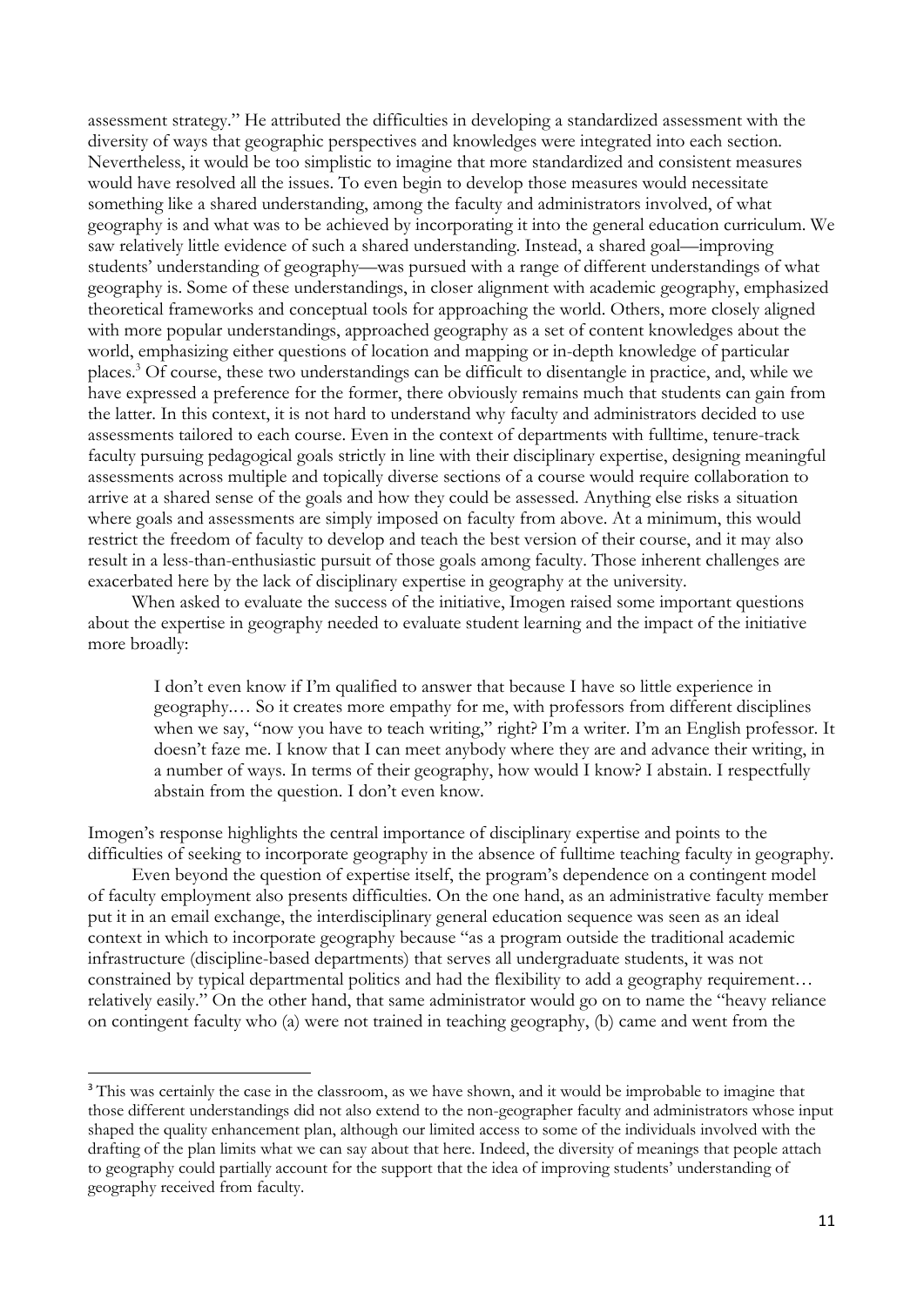program, and (c) were not always motivated to include geography despite it being mandated" as one of the weaknesses of the initiative.

We share a sense that the contingency of faculty involved in implementing this initiative in the classroom is an important issue. However, we emphasize that the problem is not located with individual adjunct faculty who are committed and skilled teachers, but rather with a division of labor that differentially distributes compensation, security, and status within the university. For an initiative relying on contingent faculty, this creates problems with the perceived legitimacy and significance of the efforts among the rest of the faculty. It also raises questions about the buy-in of contingent faculty themselves who, in contrast with tenure-line faculty, do not play the same kind of role in the kinds of governance processes that produced the quality enhancement plan. The important practical matters of professional development, assessment, and governance that would be necessary for the successful implementation of an initiative like this require work beyond the actual teaching of courses for which contingent faculty are not generally compensated. More broadly, to the extent that the initiative was hampered by unclear goals and inconsistent assessment strategies, the contingency of the faculty involved made addressing these problems more difficult.

#### **LESSONS LEARNED**

We imagine at least two sets of readers who may learn something from our case study. One set would be those who may find themselves considering pursuing a similar kind of curricular initiative. The second are those interested in advocating for geography in undergraduate education. We begin to conclude by outlining what we see as some of the key practical lessons learned from our research.

*Valuing disciplinary expertise*. The fact that this university does not have a geography PhD among its regular teaching faculty hampered the initiative in significant ways. We have shown how an absence of disciplinary expertise limited the geography teaching that was done as well as constrained efforts to assess student learning. While we recognize the financial pressures to hire faculty who can "cover" more than one area and acknowledge that the anthropologist hired has been an important advocate for geography at the university, not hiring a geography PhD to support what was a relatively ambitious effort to integrate geography into the university's general education program seems like a missed opportunity.

Of course, in a world of unlimited resources, we could simply recommend that an institution interested in improving their students' understanding of geography open a geography department staffed by multiple tenure-line geographers. As one contingent faculty member mentioned during the focus group, "I really like for things to be … multidisciplinary in a sense but … I mean if you want that requirement, let's do it. But [Southern Regional University] likes to do things on the cheap." Even in the context of limited resources and competing priorities, we think a case can be made for the value of more investment in geography. Nevertheless, we acknowledge that this may not be feasible in many cases—nor particularly likely in the absence of an already established constituency to advocate for it. We suggest that this represents an opportunity for disciplinary associations, like the American Association of Geographers (AAG), to step in to further nurture existing and potential interest in geography at universities without geography departments. To be sure, there are already efforts that may contribute along these lines, including its Visiting Geographical Scientist Program, Speakers Bureau, and the Enhancing Departments and Graduate Education program, as well as the association's work to build connections with minority-serving institutions like Tribal Colleges and Universities and Historically Black Colleges and Universities. However, there remains room for the AAG to take on a more proactive role in working with universities that might be interested in integrating geography in their general education curricula. Of course, this interest would be more likely to come to the attention of the AAG in the context of universities where there are already geographers present, but there may also be opportunities to constructively engage with the networks of organizations that promote general education and the liberal arts, such as the Association of American Colleges and Universities, to make a broader case for the value of geography.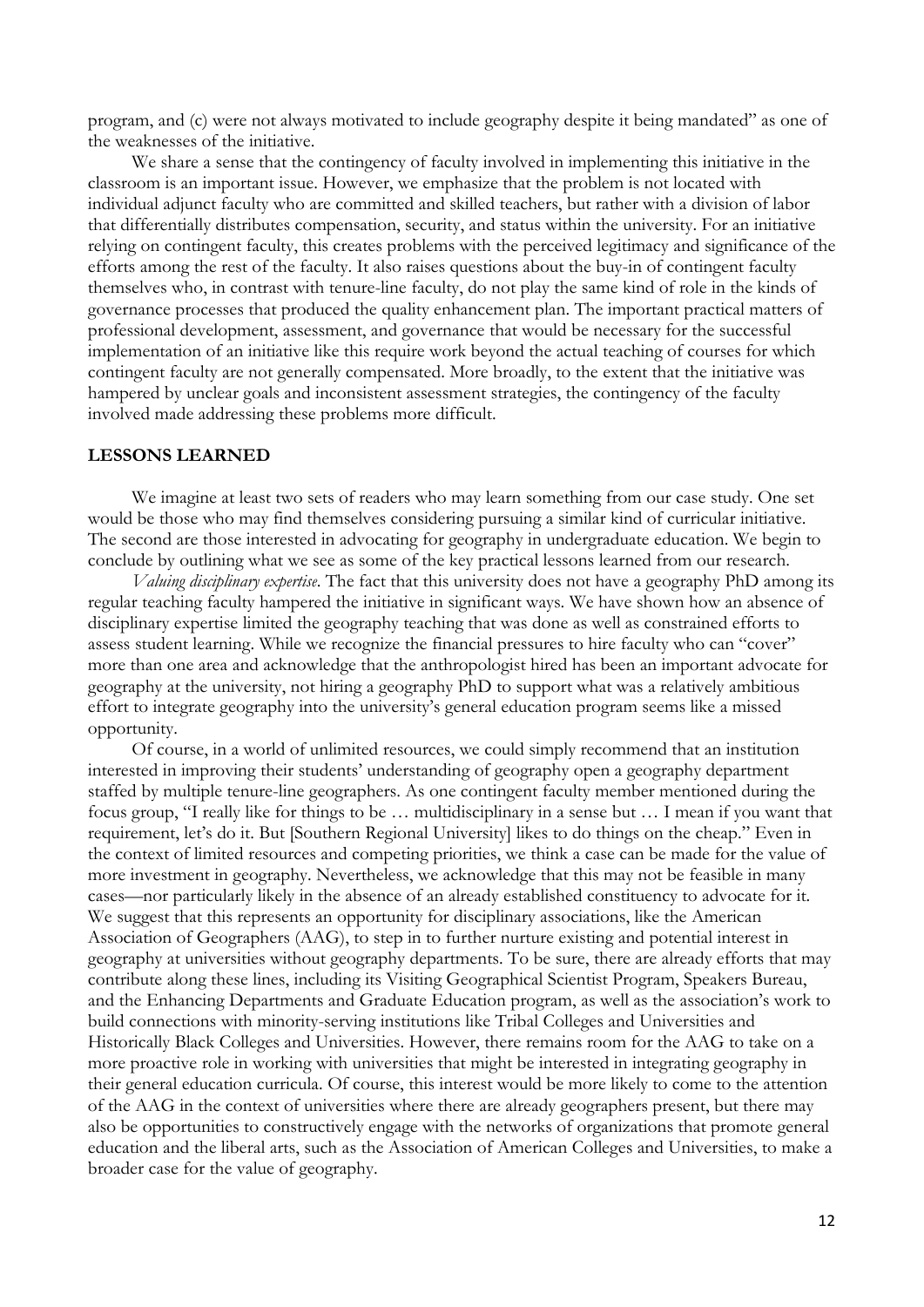*Combatting contingency*. Even aside from the question of disciplinary expertise per se, the initiative would have benefitted from more dedicated staffing. To be sure, the chair of the geography initiative took on a significant amount of work, in addition to a heavy teaching load, developing study-abroad courses, coordinating the anthropology minor, and performing a range of other scholarly and administrative work. In the context of that kind of workload, the amount of time that could be dedicated to the initiative was necessarily contingent on these competing demands. A similar point could be made about the third-year course in which geographic learning goals were to be incorporated. This course was already the site of a number of key learning objectives, such as research, writing, critical analysis, and transcultural understanding—and the addition of geography to these other objectives, however complementary, could only go so far in the timeline of a single semester.

Perhaps most centrally, the contingent model of faculty employment presented obstacles to the success of the initiative, even as it is part of what allowed for the flexibility to add in geography in the way that was done. This flexibility can cut both ways though, as we see in the recent decision to cut the second- and third-year interdisciplinary courses from the curriculum in the interest of reducing the number of credits required for graduation. If contingent faculty are expected to play vital roles in meeting educational objectives, they should be involved in the processes through which those objectives are developed, implemented, and assessed. At the very least, this requires providing additional compensation for program governance, teaching collaboration, and professional development. Moreover, as their contingent status itself is an obstacle that affects both faculty and students, institutions ought to pursue opportunities to move away from contingent employment models.

*Incorporating geographic education research*. The lack of consistent assessment practices was broadly acknowledged to be a problem with the initiative, and we pointed to how the relative absence of geographic expertise contributed to the issue. Nevertheless, there is significant research in geographic education and pedagogy that could be used to conceptualize and evaluate student learning in geography. One particularly promising avenue is the recent work on "geocapabilities" that focuses attention on the capacities that are nurtured in geographic learning (Lambert, Solem, and Tani 2015). Walkington et al. (2018) have highlighted the potential of this approach in higher education, and their focus on geography's contribution to personal development, lifelong learning, and informed citizenship dovetails well with a liberal arts approach to higher education. While not a substitute for employing faculty with disciplinary expertise, a multidisciplinary faculty could engage with these and other literatures in ways that could lead to deeper learning and support for faculty who are charged with teaching geographic perspectives in their courses.

#### **CONCLUSION**

This article reflects on the efforts of a relatively small liberal arts university without a geography department to bolster the geographic understanding of its students as one component of a larger initiative to internationalize the campus. Of course, calls for improving geographic literacy can be amenable to a range of agendas (cf. Alderman 2017; Morin 2013), and agendas of internationalization and global education can themselves work to occlude the more immediate systems of inequality in which universities are embedded (Dimpfl and Smith 2018). Nevertheless, we do see geography, taught critically, offering students powerful frameworks for understanding and engaging a plural and uneven world. Even as we identify shortcomings with the initiative and note the uncertainty of its future as the general education curriculum is reformed at the university, we continue to think that incorporating geography offers an opportunity for Southern Regional University and other universities like it to fulfill their mission to prepare students for life, work, and informed citizenship.

From the perspective of geography as a discipline, our case indicates that there could be important opportunities for the advancement of geography and for the broader take-up of geographic perspectives for making sense of an unequal and interconnected world. While there has been significant research on the experiences of "stand-alone" geographers working outside traditional geography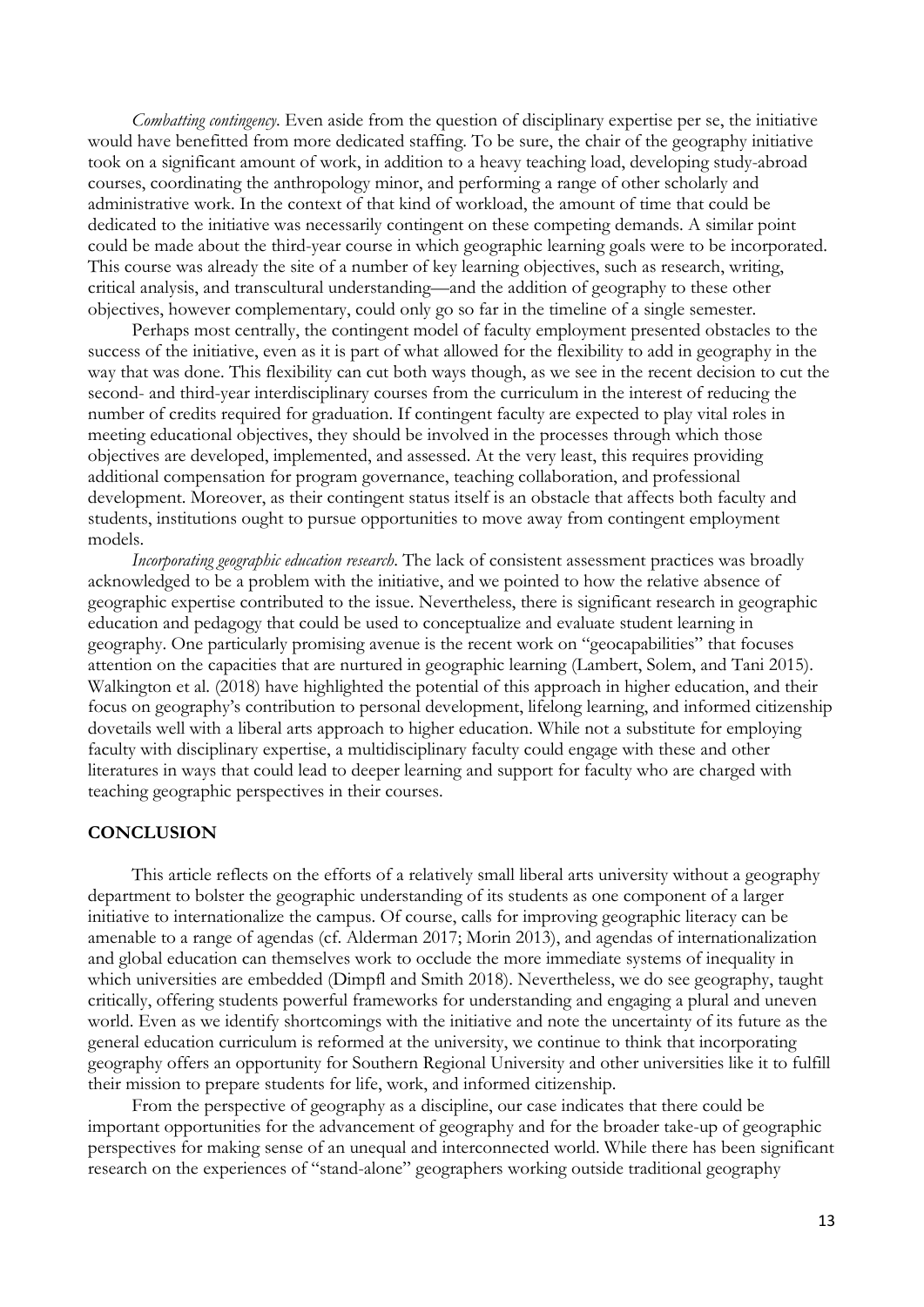departments (Carter and Housel 2013), this research suggests the value of exploring the prospects for geography in institutions without even a stand-alone geographer or where geographers are included only on a contingent basis—while it also points to the problems posed by contingent models of faculty employment. In addition to internationalization, toward which we believe many geographers are already quite attuned, further critical engagement with general education curricula and accreditation processes may also offer the chance to incorporate more geographic perspectives into students' experiences. This, we suggest, would be positive for the discipline and for the students we educate. **REFERENCES**

AAUP. n.d. Background facts on contingent faculty positions. Accessed 9/20/2018. <https://www.aaup.org/issues/contingency/background-facts>

Alderman, D. 2017. Making every week about geography awareness and advocacy. American Association of Geographers Newsletter – President's Column. Accessed 12/11/2017. [http://news.aag.org/2017/11/making-every-week-about-geography-awareness-and-advocacy/.](http://news.aag.org/2017/11/making-every-week-about-geography-awareness-and-advocacy/)

Baldwin, R., and M. Wawrzynski. 2011. Contingent faculty as teachers: What we know; what we need to know. *American Behavioral Scientist* 55(11): 1485-1509.

Bauder, H. 2006. The segmentation of academic labour. *ACME—An International Journal of Critical Geographies* 4(2): 227-238.

Brint, S., K. Proctor, S.P. Murphy, L. Turk-Bicakci, and R.A. Hanneman. 2009. General education models: Continuity and change in the US undergraduate curriculum, 1975–2000. *The Journal of Higher Education* 80(6): 605-642.

Brittingham, B. 2009. Accreditation in the United States: How did we get to where we are?. *New Directions for Higher Education* 145: 7-27.

Carter, E., and J. Housel. 2013. Stand-alone geographers in the North American academy: A survey of perceptions and concerns. *The Professional Geographer* 65(2): 230-246.

Cheng, Y'E. 2017. Liberal arts initiatives in Asia: Mainland China, Hong Kong, and Japan. Accessed 12/13/2017. [https://liberalartscitizenship.wordpress.com/blog/.](https://liberalartscitizenship.wordpress.com/blog/)

Dimpfl, M., and S. Smith. 2018. Cosmopolitan sidestep: University life, intimate geopolitics and the hidden costs of "Global" citizenship. *Area*. Advance online publication. doi:10.1111/area.12497

Fox, C. R. 2016. A liberal education for the 21st Century: Some reflections on general education. *Currents in Teaching & Learning* 8(2): 5-17.

Garrett, M., and R. Hecock. 1984. General education and geography: A profile of institution types. *Journal of Geography* 83(6): 273-276

Ginsberg, B. 2011. *The Fall of the Faculty*. New York: Oxford University Press.

Hachtmann, F. 2012. The process of general education reform from a faculty perspective: A grounded theory approach. *Journal of General Education* 61(1): 16-38.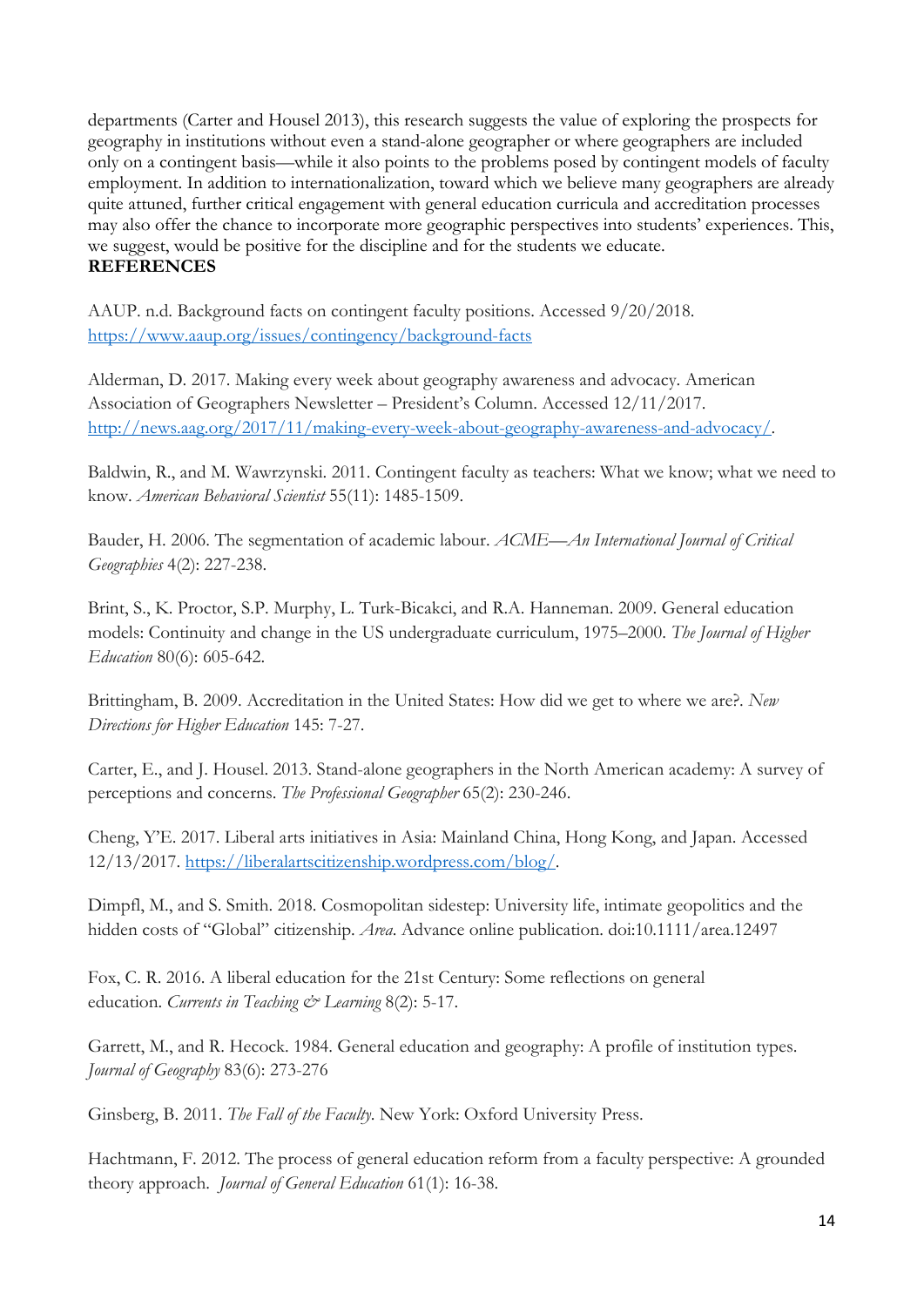Haigh, M. 2014. From internationalisation to education for global citizenship: A multi‐layered history. *Higher Education Quarterly* 68(1): 6-27.

Heffron, S. G., and R. M. Downs (Eds.). 2012. Geography for life: National geography standards. 2nd ed. Washington, DC: National Council for Geographic Education.

Hudson, P.F., and S.E. Hinman. 2017. The integration of geography in a curriculum focused to internationalization: An interdisciplinary liberal arts perspective from the Netherlands. *Journal of Geography in Higher Education* 41(4): 549-561.

James, N. 2016. Using email interviews in qualitative educational research: Creating space to think and time to talk. *International Journal of Qualitative Studies in Education* 29(2): 150-163.

Johnston, R., and J. Sidaway. 2016. *Geography and geographers: Anglo-American human geography since 1945* (7<sup>th</sup> ed.). New York: Routledge.

Klein, P., E. Pawson, M. Solem, and W. Ray. 2014. Geography education for "an attainable global perspective". *Journal of Geography in Higher Education* 38(1): 17-27.

Korson, C., and W. Kusek. 2016. The comparison of a thematic versus regional approach to teaching a world geography course. *Journal of Geography* 115(4): 159-168.

Lambert, D., M. Solem, and S. Tani. 2015. Achieving human potential through geography education: A capabilities approach to curriculum making in schools. *Annals of the Association of American Geographers* 105(4): 723-735.

Meyerhoff, E. and E. Noterman. 2017. Revolutionary Scholarship by Any Speed Necessary: Slow or Fast But for the End of This World. *ACME: An International Journal for Critical Geographies* [https://www.acme-journal.org/index.php/acme/article/view/1429.](https://www.acme-journal.org/index.php/acme/article/view/1429)

Morin, K.M. 2013. Geographical literacies and their publics: Reflections on the American scene. *Progress in Human Geography* 37(1): 3-9.

Mountz, A., A. Bonds, B. Mansfield, J. Loyd, J. Hyndman, M. Walton-Roberts, R. Basu, R. Whitson, R. Hawkins, T. Hamilton, and W. Curran. 2015. For slow scholarship: A feminist politics of resistance through collective action in the neoliberal university. *ACME: An International Journal for Critical Geographies* 14(4): 1235-1259.

Murphy, A. B. 2007. Geography's place in higher education in the United States. *Journal of Geography in Higher Education* 31(1): 121-141.

Navarro, T. 2017. But some of us are broke: race, gender, and the neoliberalization of the academy. *American Anthropologist* 119(3): 506-517.

Newstadt, E. 2013. The Value of Quality: Capital, Class, and Quality Assessment in the Re-making of Higher Education in the United States, the United Kingdom, and Ontario. Ph.D. dissertation. York University.<https://yorkspace.library.yorku.ca/xmlui/handle/10315/27603>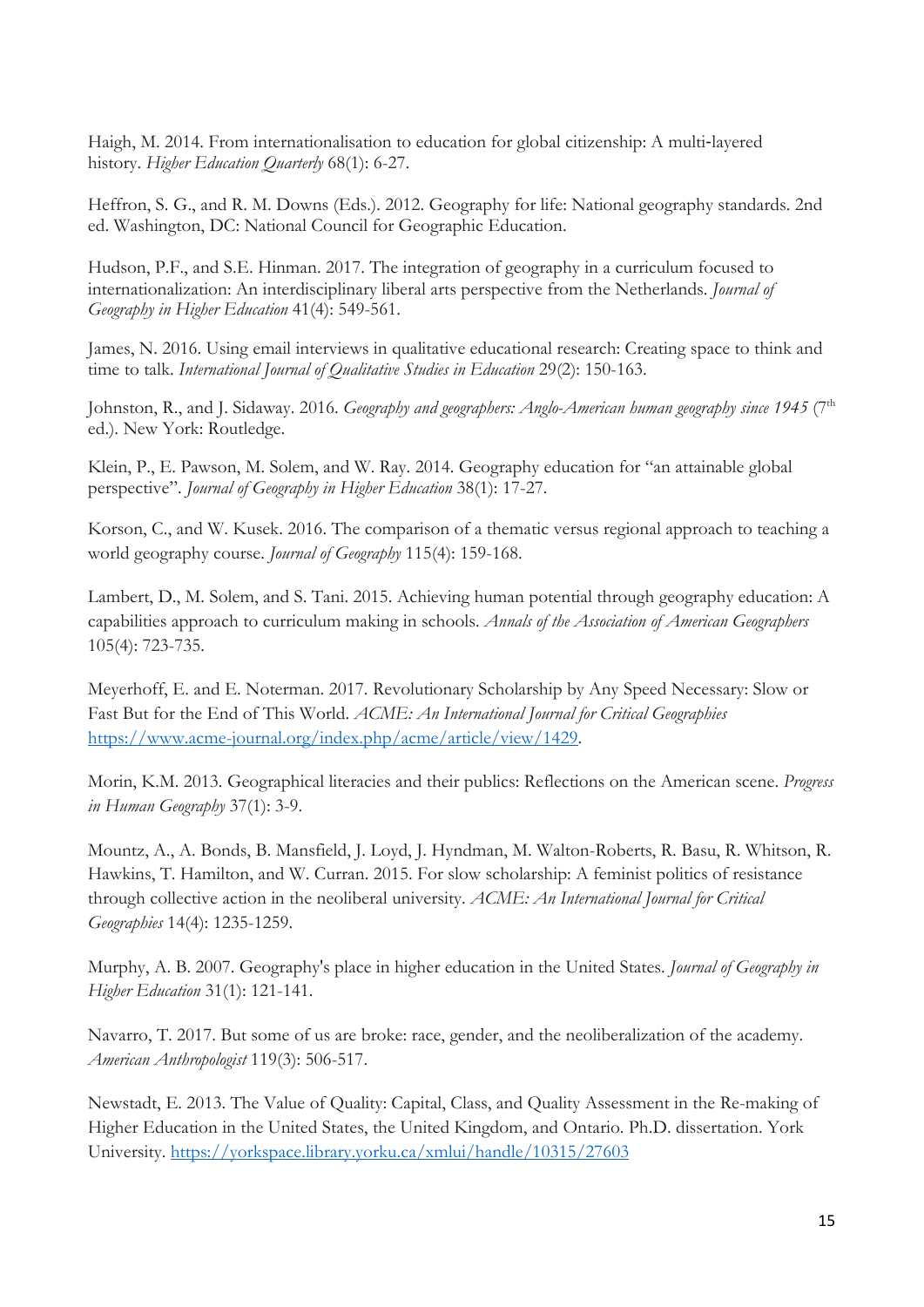Pandit, K. 2009. Leading internationalization. *Annals of the Association of American Geographers* 99(4): 645- 656.

Ray, W., and M. Solem. 2009. Gauging disciplinary engagement with internationalization: A survey of geographers. *Journal of Geography in Higher Education* 33(1):103-121.

Russo, R. 2004. Social justice as general education. *Journal of Geography* 103:3: 102-110.

Saunders, D. B. 2010. Neoliberal ideology and public higher education in the United States. *Journal for Critical Education Policy Studies* 8(1): 41-77.

Simm, D., and A. Marvell. 2017. Creating global students: Opportunities, challenges and experiences of internationalizing the geography curriculum in higher education. *Journal of Geography in Higher Education* 41(4): 464-474

Skolnik, M.L. 2010. Quality assurance in higher education as a political process. *Higher Education Management and Policy* 22(1): 1-20.

Slaughter, S. and G. Rhoades. 2004. *Academic capitalism and the new economy: Markets, state, and higher education*. Johns Hopkins University Press.

Smith, N. 1987. "Academic war over the field of geography": The elimination of geography at Harvard, 1947–1951. *Annals of the Association of American Geographers* 77(2): 155-172.

Taylor, L. 2016. Case Study Methodology. In *Key Methods in Geography*, ed. N. Clifford, M. Cope, T. Gillespie, and S. French, 581-595. Thousand Oaks: Sage.

Theobald, R. 2008. Internationalization: Institutions, people, and programmes in Colorado. *Journal of Geography in Higher Education* 32(2): 205-216.

Wachter, B. 2003. An introduction: Internationalization at home in context. *Journal of Studies in International Education* 7(1): 5-11.

Walkington, H., S. Dyer, M. Solem, M. Haigh, and S. Waddington. 2017. A capabilities approach to higher education: Geocapabilities and implications for geography curricula. *Journal of Geography in Higher Education*. Advanced online publication.<https://doi.org/10.1080/03098265.2017.1379060>

Waugh Jr, W. L. 2003. Issues in university governance: More "professional" and less academic. *The Annals of the American Academy of Political and Social Science* 585(1): 84-96.

Winlow, H., Simm, D., Marvell, A., & Schaaf, R. 2013. Using focus group research to support teaching and learning. *Journal of Geography in Higher Education* 37(2): 292-303.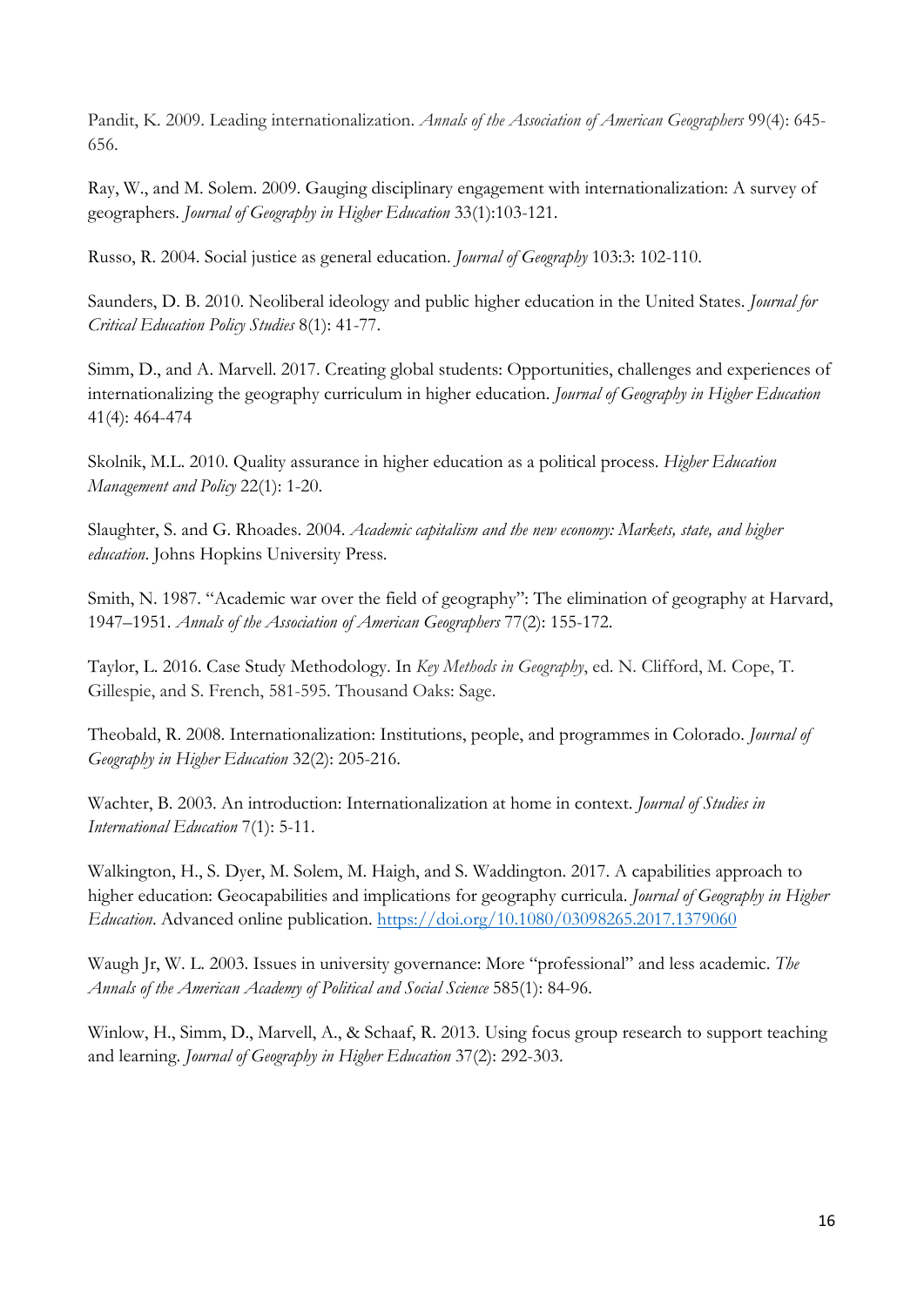**Table 1**. Representative student responses to the prompt: "Can you describe an example of a way that geographic knowledge or perspectives was incorporated into your  $[3<sup>rd</sup>$  year interdisciplinary] course?"

We had to use maps and describe them in an oral presentation over our specified topics

We discuss how space affects people

When we were talking about cities in the global south and how they are affected by things in the global north.

migration of the Dravidian's into the Indus valley. We also had a map quiz over India and surrounding areas

None

Talking about how Kurosawa shows historical Japan as geographically different than modern Japan.

The majority of the class centered around socio-spatial processes through readings and subsequent class discussions.

There were many times when this was included. One example was a Geography paper we had to write comparing Hindu/Indian Geography and Yoga philosophies to our own. We also analyzed how these impacted our everyday lives.

urbanization, globalization, modernization, uneven development

We talked about different countries and their life.